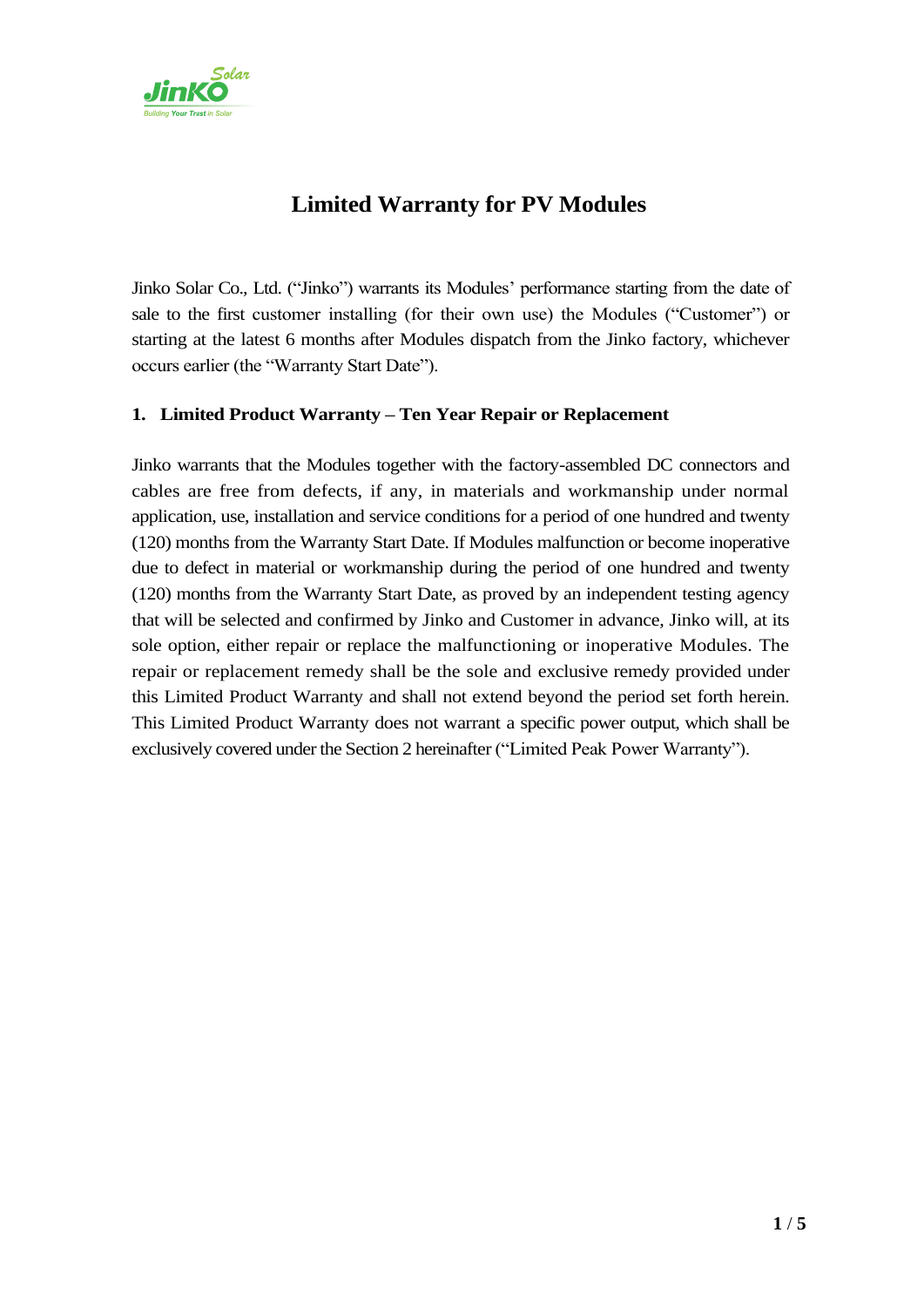

# **2.** .**Limited Peak Power Warranty– Limited Remedy**

## **12 years**

Provided that, within a period of twelve (12) years from the Warranty Start Date, any Module exhibits a power output less than 90% of the nominal power as documented in Jinko's product datasheet, and such loss in power is determined by Jinko, at its sole discretion, to be due to the Modules' defects in material or workmanship attributed to Jinko and so proven by an independent testing agency who will be selected and confirmed by Jinko and Customer in advance, Jinko will, at its sole option and discretion, either (1) make up such loss in power by providing to Customer additional Modules; or (2) repair or replace the defective Modules including free shipping to the place supplied by Jinko.

## **25 years**

Provided that, within a period of twenty-five (25) years from the Warranty Start Date, any Module exhibits a power output less than 80% of the nominal power as documented in Jinko's product datasheet, and such loss in power is determined by Jinko, at its sole discretion, to be due to the Modules' defects in material or workmanship attributed to Jinko and so proven by an independent testing agency who will be selected and confirmed by Jinko and Customer in advance, Jinko will, at its sole option and discretion, either (1) make up such loss in power by providing to the end-user Customer additional Modules; or (2) repair or replace the defective Modules including free shipping to the place applied by Jinko.

The remedies set forth in Section 2 are the sole and exclusive remedies provided under the Limited Peak Power Warranty.

### **3.** .**Exclusions and Limitations**

(a) Warranty claims, in any event, shall be filed in writing to Jinko or its authorized distributors within the applicable warranty period and not beyond the last day of the applicable period of time as stated above.

(b) The Limited Product Warranty and Limited Peak Power Warranty shall not apply to the Modules which have been subject to:

- Misuse, abuse, neglect, vandalism or accident;
- Alteration, improper installation or application;
- Repair or modifications that do not strictly follow the manufacturer's instructions;
- Non-observance of Jinko's maintenance instructions;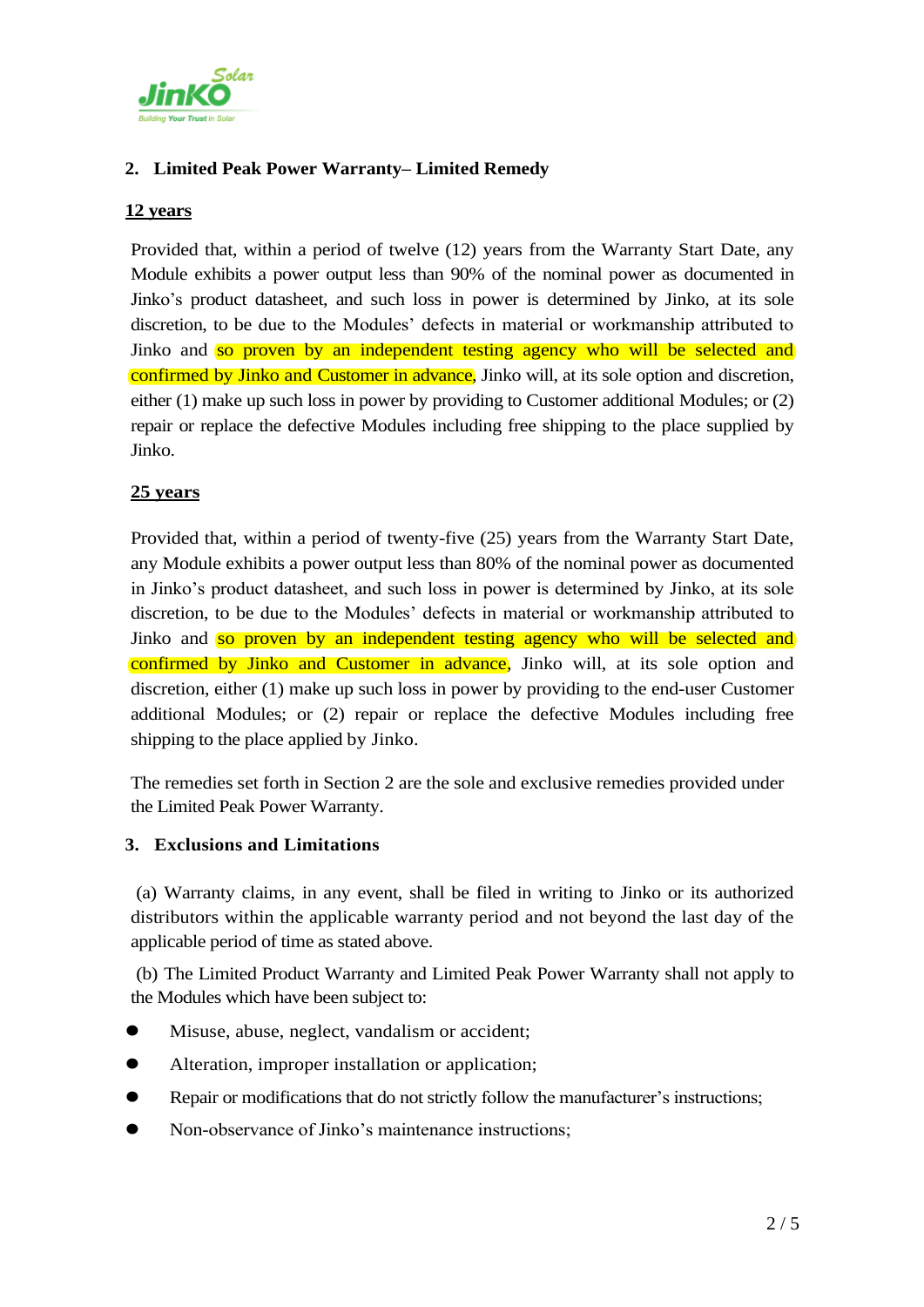

 Power failure, electrical spikes or surges, lighting, flood, fire, accidental breakage or other events outside Jinko's control.

(c) The Limited Product Warranty and Limited Peak Power Warranty do not cover any costs associated with installation, removal or re-installation of the PV-modules and (except as explicitly set forth in the last paragraph of the Section 5) customs clearance or any other costs for return of the Modules.

(d) Warranty claims will not be honored if the type or serial number of Jinko Modules have been altered, removed or made illegible without written authorization from Jinko.

## **4.** .**Limitation of Warranty Scope**

This Warranty as set forth herein is expressly in lieu of and excludes all other express or implied warranties, including but not limited to warranties of merchantability and of fitness for particular purpose, use, or application, and all other obligations or liabilities on the part of Jinko, unless such other obligations or liabilities are expressly agreed to in writing signed and approved by Jinko. Jinko shall have no responsibility or liability whatsoever for damage or injury to persons or property, or for other loss or injury resulting from any cause whatsoever arising out of or related to the Modules, including, without limitation, any defects in the Modules or from use or installation. Under no circumstances shall Jinko be liable for incidental, consequential or special damages, howsoever caused. Loss of use, loss of profits, loss of production, and loss of revenues are specifically and without limitation excluded. Jinko's aggregate liability, if any, in damages or otherwise, shall not exceed the invoice value as paid by the Customer, for the single unit of Modules.

### **5.** .**Obtaining Warranty Performance**

If the Customer has a justified claim covered by this Warranty, an immediate notification directly to Jinko shall be made by mailing a registered letter in writing to the address of Jinko listed hereunder, or, sending an email letter to the email account of Jinko listed hereunder. Together with the notification, the Customer should enclose the evidence of the claim with the corresponding serial number of the Modules and the date on which the Modules have been purchased. An invoice with clear indication of the purchase date, purchase price, module type, stamp or signature of Jinko or its distributors should also be submitted as part of the evidence.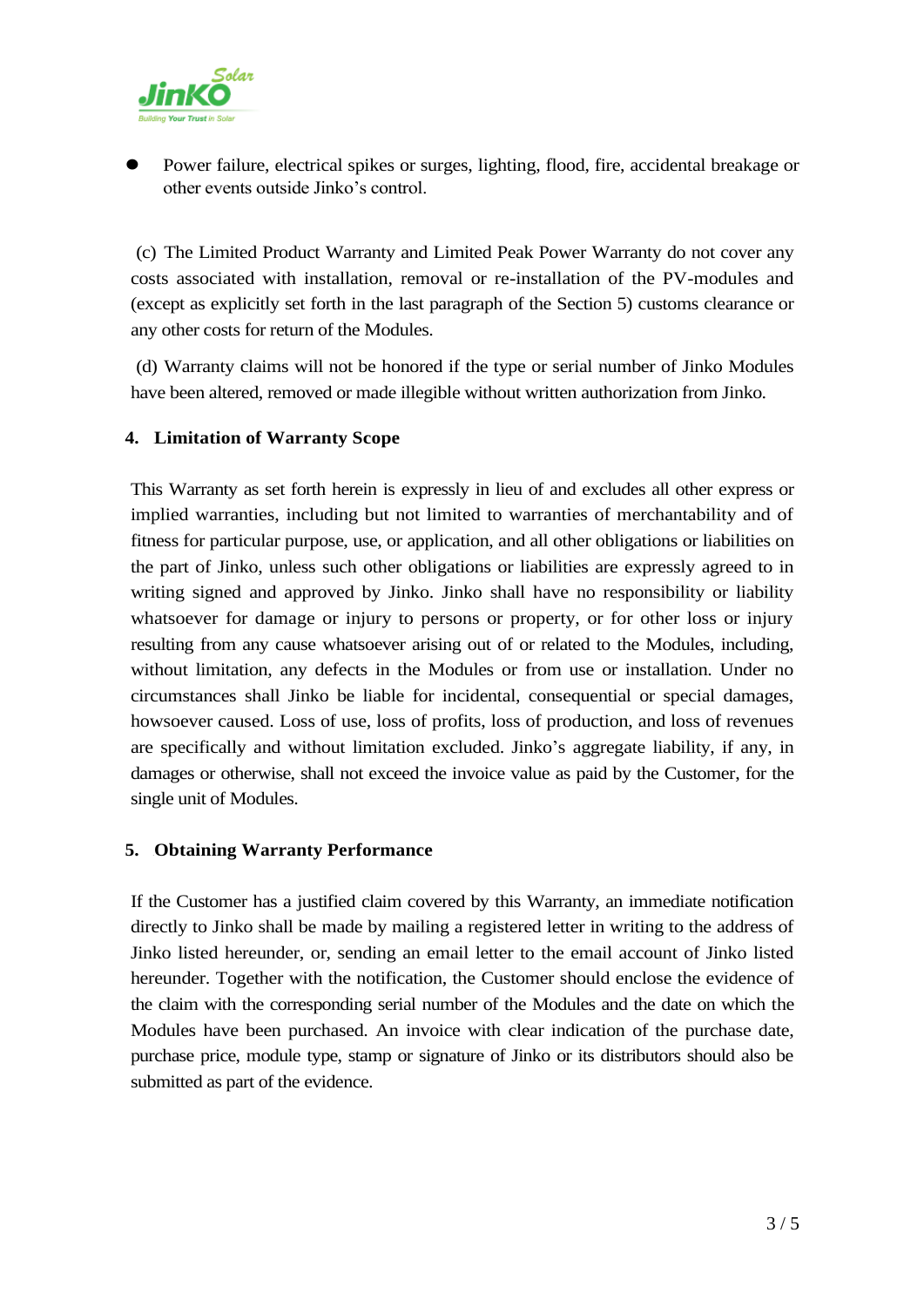

If the Modules will be returned to Jinko for inspection, repair or replacement by Jinko, Jinko will give the Customer a Return Merchandise Authorization (RMA). However, Jinko will not accept a return of any Modules without an RMA. In connection with both the Limited Product Warranty and Limited Peak Power Warranty, Jinko shall reimburse customer for reasonable, customary and documented transportation charges by sea freight for both the return of the Modules and reshipment of any repaired or replaced Modules, only if this cost is authorized by Jinko's Customer Service Department.

## **6.** .**Transferability**

This warranty is extended to the original end-user purchaser, and is also transferable to any subsequent owner of the location or holder of the product when Module(s) remain at their original installed location upon satisfactory proof of succession or assignment.

## **7.** .**Severability**

If a part, provision or clause of this Warranty, or the application thereof to any person or circumstance, is held invalid, void or unenforceable, such holding shall not affect and shall leave all other parts, provisions, clauses or applications of this Warranty, and to this end such other parts, provisions, clauses or applications of this Warranty shall be treated as severable.

### **8.** .**Disputes**

In case of any discrepancy in a warranty-claim, a first-class international testing institute, like Fraunhofer ISE, TÜV Rheinland or Arizona State University, shall be enlisted to judge the claim finally. All fees and expenses shall be born by the losing party, unless otherwise awarded. The final explanation right shall be borne by Jinko.

### **9.** .**Various**

The repair or replacement of the Modules or the supply of additional Modules does not lead to a new commencement of warranty terms, nor shall the original terms of this Warranty be extended. Any replaced Modules shall become the property of Jinko. Jinko shall at its own options to deliver another type of PV Modules (different in size, color, shape, or power), either a new brand or the original one, in case that Jinko has discontinued producing the module in question at the time of the claim.